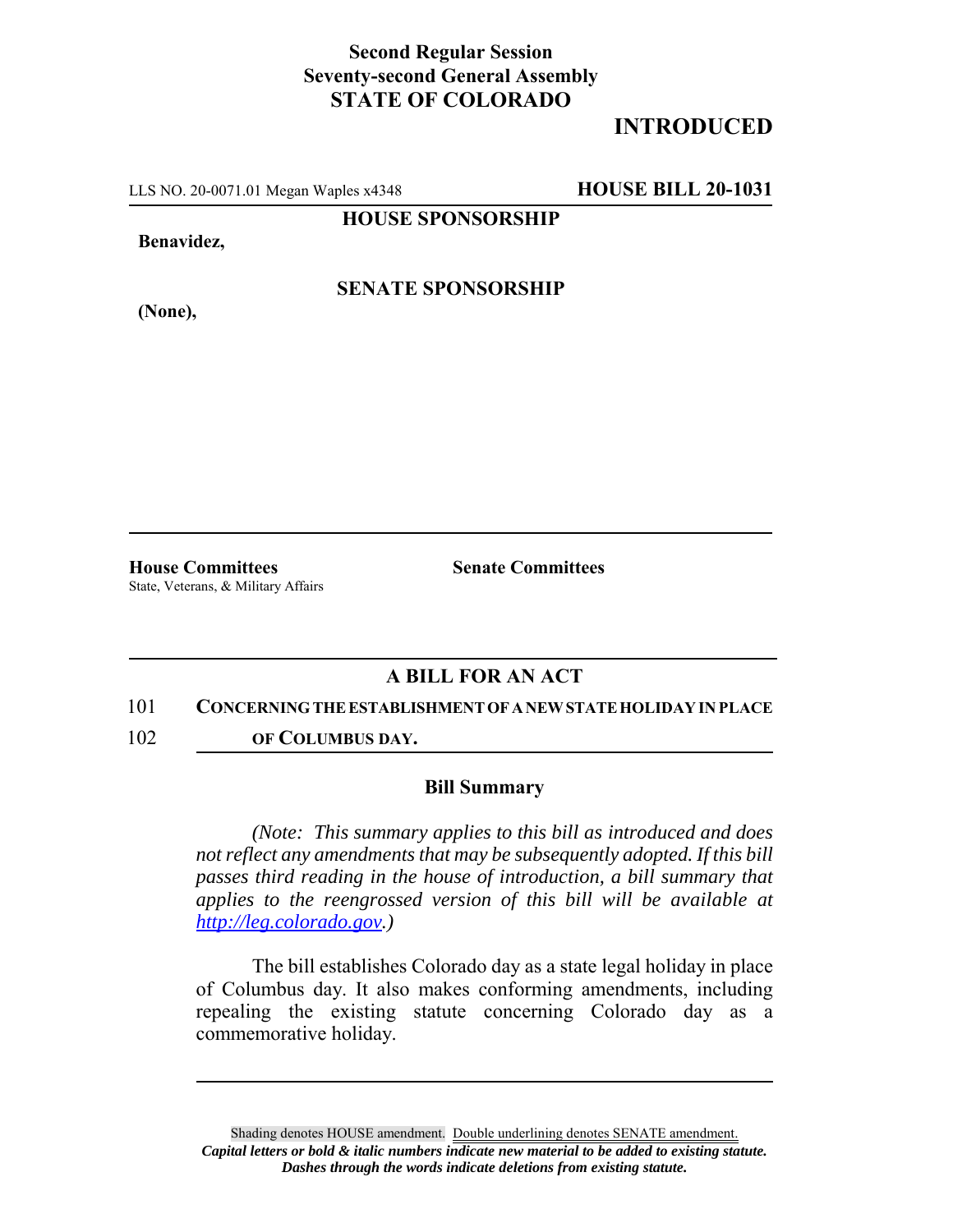*Be it enacted by the General Assembly of the State of Colorado:*

 **SECTION 1. Legislative declaration.** (1) The general assembly hereby finds and declares that:

 (a) State holidays are intended to honor prominent figures in United States history and acknowledge other civic events and celebrations and not to honor individual communities or heritages;

 (b) Colorado day was established by the general assembly to commemorate the anniversary of the 1876 admission of the state of Colorado into the United States of America and should be celebrated as a legal state holiday;

 (c) Although Columbus is recognized as a voyager who discovered the land that became the United States of America, he did not travel to or enter the territory that became the United States. In 1492, Columbus encountered inhabitants, the indigenous Taíno people, when he landed at the island he named Hispaniola, the current island nations of the Dominican Republic and Haiti, nearly 2,000 miles from the United States.

 (d) To date, at least eleven states have renamed or removed Columbus day as a state legal holiday, including Alaska, Hawaii, Iowa, Maine, Minnesota, New Mexico, North Carolina, Oregon, South Dakota, Vermont, and Wisconsin;

 (e) At least one hundred thirty cities and towns have also renamed the holiday, including the Colorado cities of Durango, Boulder, and Denver; and

 (f) Replacing Columbus day as a state holiday does not take away from the recognition of the Italian-American community and its contributions to the state.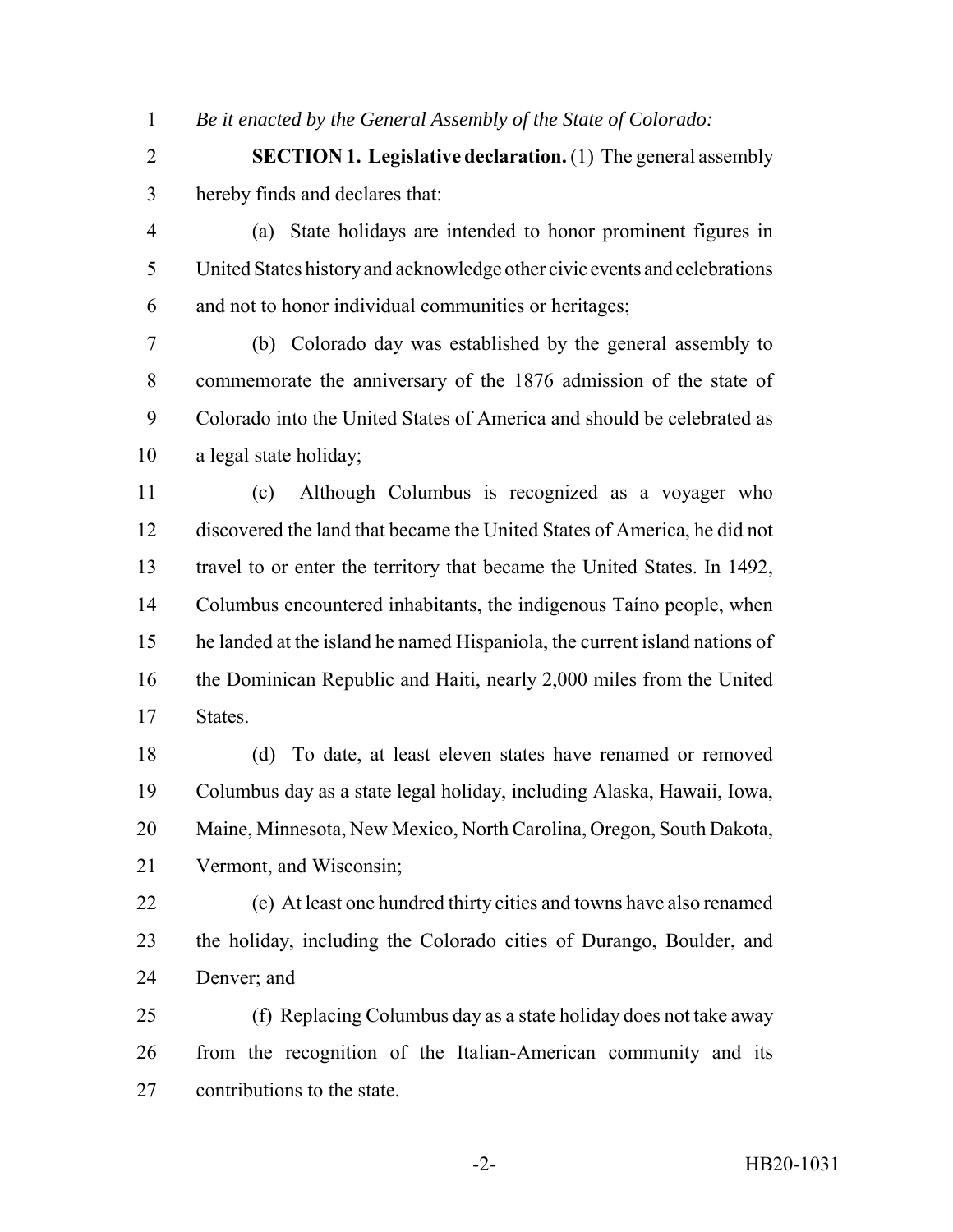(2) Therefore, in order to preserve the number of state holidays while commemorating Colorado's history, the general assembly hereby replaces Columbus day with Colorado day as a legal state holiday.

 **SECTION 2.** In Colorado Revised Statutes, 24-11-101, **amend** (1) as follows:

 **24-11-101. Legal holidays - effect.** (1) The following days, viz: The first day of January, commonly called New Year's day; the third Monday in January, which shall be observed as the birthday of Dr. Martin Luther King, Jr.; the third Monday in February, commonly called Washington-Lincoln day; the last Monday in May, commonly called Memorial day; the fourth day of July, commonly called Independence 12 day; THE FIRST MONDAY IN AUGUST, WHICH SHALL BE OBSERVED AS COLORADO DAY; the first Monday in September, commonly called Labor 14 day; the second Monday in October, commonly called Columbus day; the eleventh day of November, commonly called Veterans' day; the fourth Thursday in November, commonly called Thanksgiving day; the twenty-fifth day of December, commonly called Christmas day; and any day appointed or recommended by the governor of this state or the president of the United States as a day of fasting or prayer or thanksgiving, are hereby declared to be legal holidays and shall, for all purposes whatsoever, as regards the presenting for payment or acceptance and the protesting and giving notice of the dishonor of bills of exchange, drafts, bank checks, promissory notes, or other negotiable instruments and also for the holding of courts, be treated and considered as is the first day of the week commonly called Sunday.

 **SECTION 3.** In Colorado Revised Statutes, **repeal** 24-11-111 as follows: